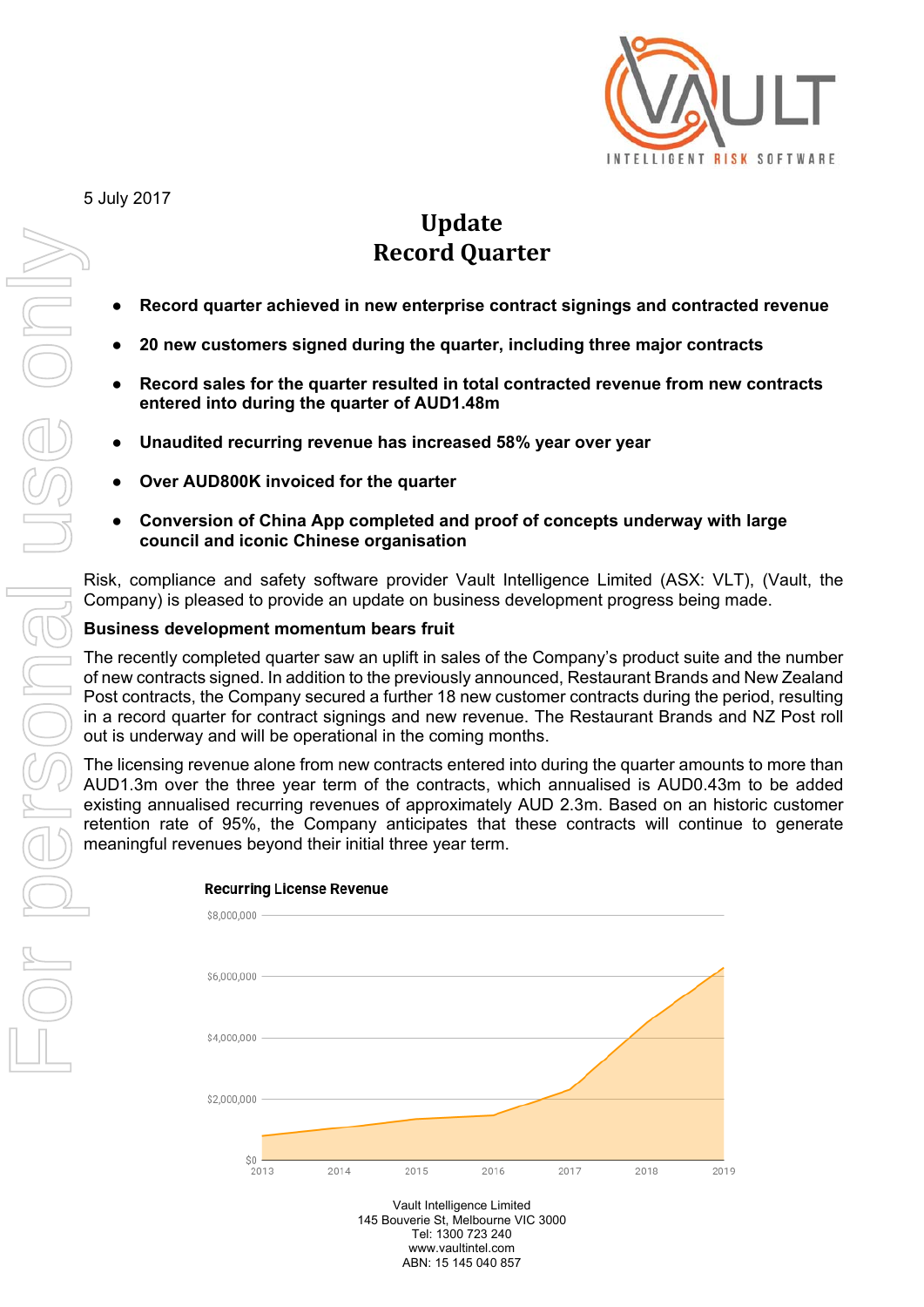The chart above illustrates the growth in Annualised Recurring Revenue (ARR) over the last two years and, when projected forward<sup>1</sup>, highlights the strong recurring licence revenue pipeline the Company is creating.

In its transition to becoming a 'Software as a Service' (SaaS) business, Vault has become one of the first adopters of the new AASB 15 - 'Revenue' accounting standard. This standard requires revenue from software services to be recognised over the service period of the contract, rather than when payment is received. ARR represents the annual value of all software subscriptions currently under contract. Vault has adopted the ARR as the key metric for measuring performance within the business as it demonstrates ongoing sustainable revenue and/or increasing customer contracts.

Sales momentum is now producing the results expected by the Company. Sales are anticipated to continue at this level in the foreseeable future<sup>1</sup>. The management systems, product development and sales strategies that the Company has been refining are now producing and delivering a significant improvement in results. Vault is experiencing a significant positive upturn across all sales revenue streams.

CEO, David Moylan commented, "From listing on July 1 last year we have bedded down new internal sales and reporting systems, new sales and support staff in Australia and New Zealand, added new developers and UI/UX specialists and are trialling our first Chinese App in Shanghai. However, we think we can do more and are still working on delivering a better product with better outcomes for our customers in our core Aust/NZ market. This will be seen with the launch of our new UI/UX experience to our Enterprise customers in August. We advised the market that sales momentum was growing and Q4 has delivered that. However, we believe we can do better as this is just the beginning."

The Company remains actively engaged in a large number of tender processes in both Australia and New Zealand and is also in discussion with numerous major groups about their risk and safety requirements. The Company's broader business sales pipeline continues to grow significantly.

# **China development underway**

The Company has been working hard to convert several of its Applications for use in China. The Company is pleased to advise that the first trials of the product with clients of the Company's Chinese partner, Beckwell Consulting, are now underway.

Beckwell and Vault recently hosted a forum and workshop with 15 selected Beckwell customers in Shanghai ranging from major State Owned Enterprises through to major industry leaders in construction, manufacturing, mining, shipping and councils. The feedback from this forum and other meetings with potential customers on the Vault solution continues to be very encouraging. Vault is positioning itself to take advantage of a huge market that lacks competitors. All this has been achieved on minimal resources and funding. Vault's strategy will be executed through China based alliances and resellers. Vault has been selected as one of four companies to be sponsored by Austrade which is aiding penetration into the Chinese market as well as facilitating introductions.

As advised earlier in this year, Chinese legislation now requires businesses in China to install software based solutions to manage their environmental, health and safety obligations. This is a completely new market in China.

Whilst Vault is focused on its core Aust/NZ business and its growth, China is an unusual opportunity and one the Company will continue to pursue.

## **Notes:**

<sup>1</sup> Projections for ARR are based upon current ARR and the ARR attained this quarter in contracted sales, together with continuing sales momentum at the level achieved in Q4. The Company believes this is reasonable as it has experienced a substantial lift in the sales pipeline over the prior six months. The Company believes the sales pipeline will continue to generate new sales at this level (AUD400 to AUD500 ARR per quarter) for the next two years as it continues to grow and develop its sales team. The Company has a sophisticated sales management system which provides substantial detail on how the sales process is progressing in terms of sales progress and this together with sales team experience is utilised in assessing the likelihood of future contracts closing.

#### Ends.